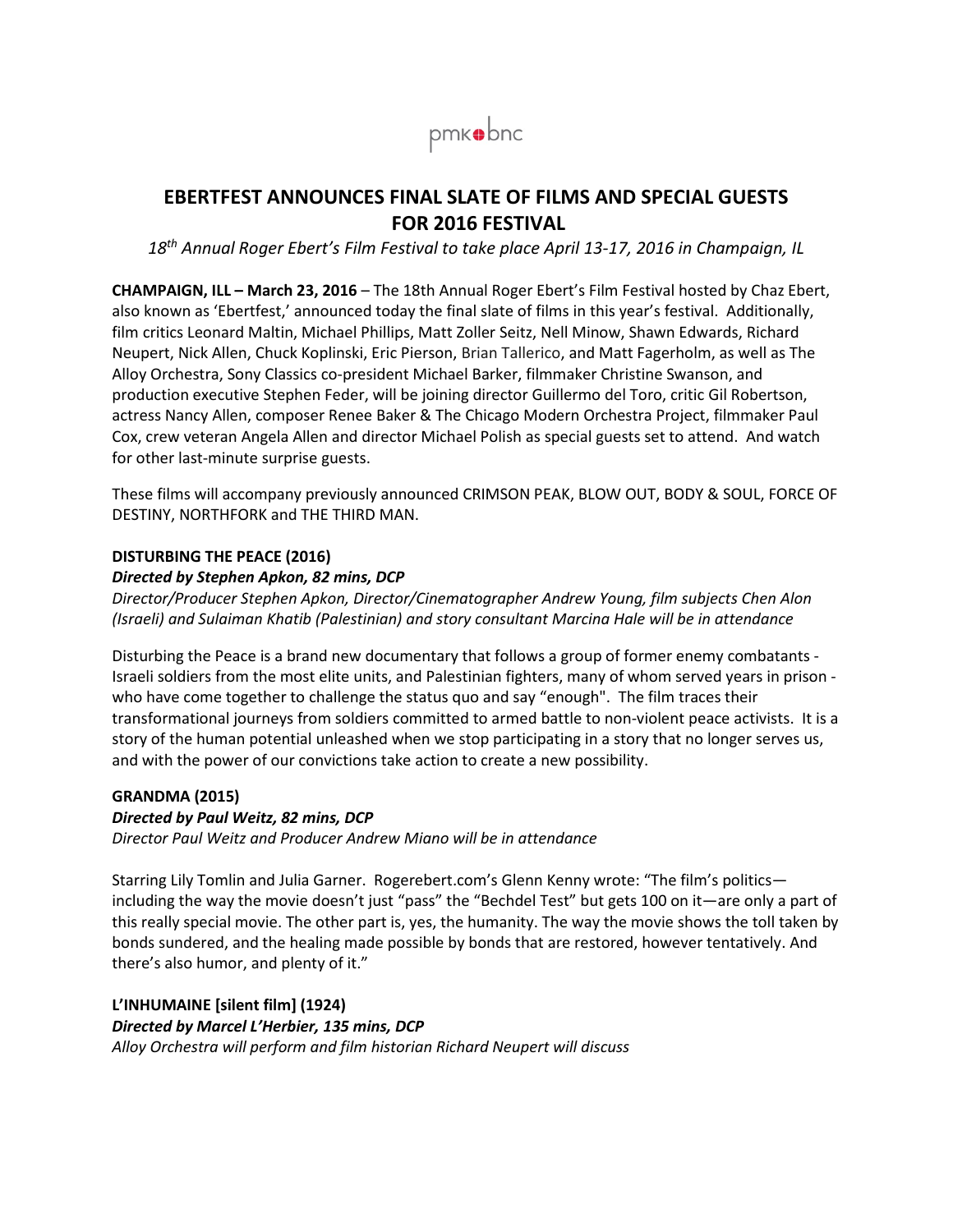Marcel L'Hubier's 1924 classic accompanied live by the Alloy Orchestra. L'inhumaine is a groundbreaking French Sci-Fi film (shot 3 years before Fritz Lang's Metropolis), which brought together all the avant guard artists of Europe to create astounding sets and costumes. The film is a visual tour de force – building toward it's finale of dizzying montages, flashing colors and the breathtaking stage set of a futuristic science lab, designed by artist Fernand Leger. Director L'Herbier is one of the first to depict "television" and basically invented the defibrillator. The film cause great controversy upon its release, and even prompted a small riot at its premiere. In the famous scene where the heroine Claire Lescot gives her controversial concert, the audience is reported to have included Erik Satie, Pablo Picasso, Man Ray, Léon Blum, James Joyce, Ezra Pound and the Prince of Monaco (although none are actually visible in the film). Alloy's score is audacious and perfectly matches the tone and atmosphere of this strange film.

#### **EVE'S BAYOU (1997)**

## *Directed by Kasi Lemmons, 109 mins, 35mm*

*Writer/Director Kasi Lemmons will be in attendance*

Roger Ebert wrote in 1997: "Kasi Lemmons' "Eve's Bayou" is one of the best films of the year - elegant, sensuous, haunting. It's the story of a Louisiana family and its secrets, with supernatural undertones; Tennessee Williams has been evoked in reviews, but it reminded me in ways of Ingmar Bergman's later family dramas, with their fathers, distant and mysterious, and their women confiding and conspiring, and their children interpreting everything in their own ways."

#### **RADICAL GRACE (2015)**

### *Directed by Rebecca Parrish, 86 mins, DCP*

*Director Rebecca Parrish, Producer Nicole Bernardi-Reis, composer Heather McIntosh, and social activist Father Michael Pfleger will be in attendance*

Rogerebert.com's Matt Fagerholm: "Rebecca Parrish's "Radical Grace," is an exhilarating portrait of the "Nuns on the Bus" that easily ranks among the year's best films. Coming off like a real-life ["Sister Act,](http://www.rogerebert.com/reviews/sister-act-1992)" this heroic group of women rebelled against a Vatican-ordered censure by becoming engaged in social activism… Enhanced immeasurably by a beautiful, wholly unobtrusive score from Heather McIntosh (["Compliance,](http://www.rogerebert.com/reviews/compliance-2012)" "Black Box"), "Radical Grace" moved me to tears with its portrayal of good people putting their beliefs into action in ways that transcend all ideological boundaries."

### **LOVE & MERCY (2015)** *Directed by Bill Pohlad, 121 mins, DCP*

Director Bill Pohlad's Love & Mercy explores Beach Boys leader Brian Wilson struggles with emerging psychosis as he attempts to craft his avant-garde pop masterpiece in the 1960s. In the 1980s, he is a broken, confused man under the 24-hour watch of shady therapist Dr. Eugene Landy.

Rogerebert.com's Glenn Kenny said of the film, "Longtime producer Pohlad (["Brokeback Mountain,](http://www.rogerebert.com/reviews/brokeback-mountain-2005)" "12 Years A Slave"), working from a daring script by [Oren Moverman](http://www.rogerebert.com/cast-and-crew/oren-moverman) and Michael Alan Lerner, and using two first-rate actors to play Wilson at two turning points in his life, lavishes his material with love, attention to detail, and empathetic imagination. The result is a story that's hair-raisingly watchable and frequently moving, regardless of what you believe you might already know of Wilson's life."